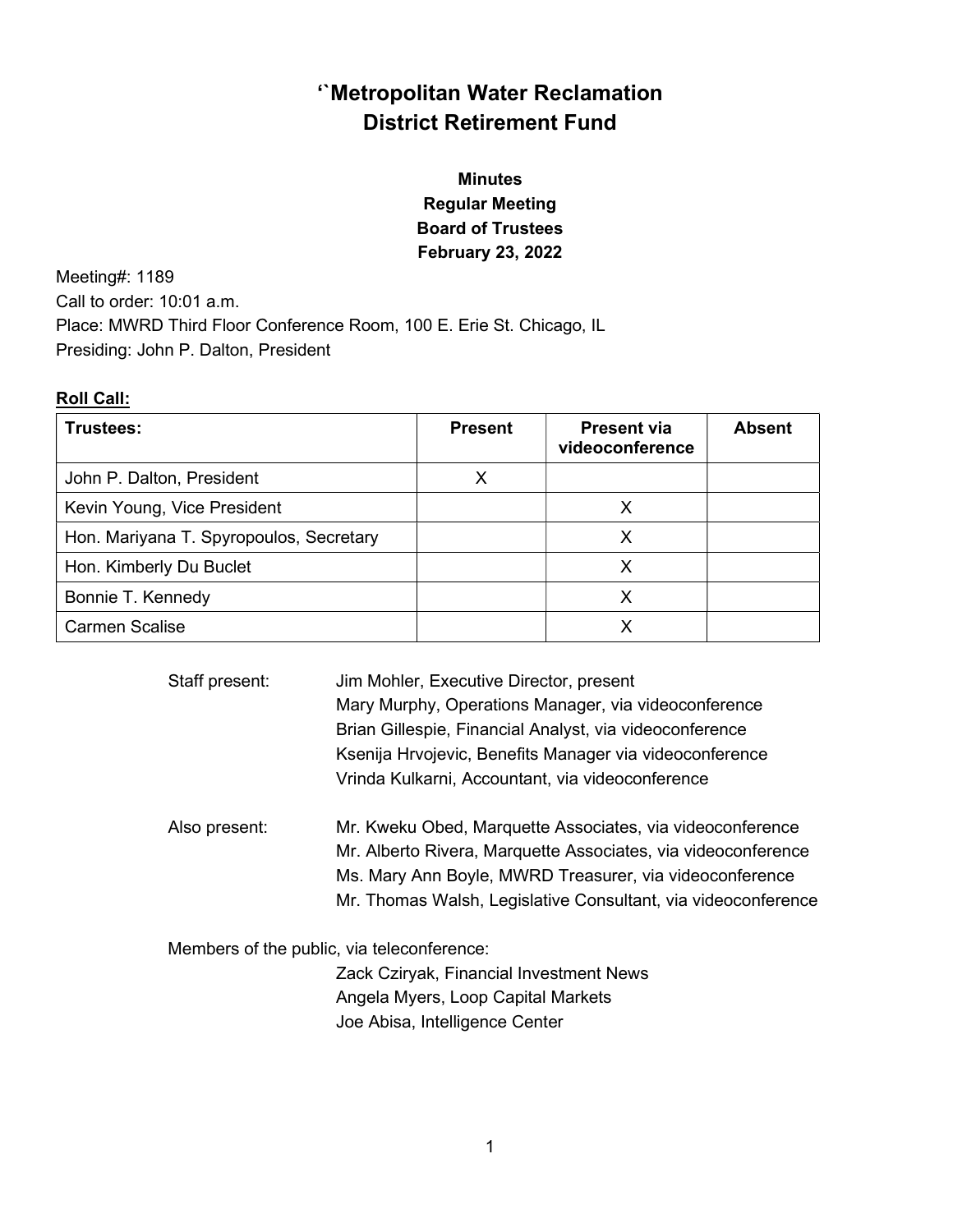# Roll Call

President Dalton conducted a roll call.

## Meeting attendance

To ensure that the minutes of the meeting are properly recorded, anyone attending the meeting via teleconference outside the Board members, Fund consultants, and pertinent Fund staff, were asked to identify themselves and affiliation, if any.

## Public Comment

President Dalton solicited public comments; there were none.

## Regular Business

#### Approval Regular Meeting Minutes – 1/26/22

Motion to approve by Commissioner Spyropoulos. Seconded by Trustee Kennedy, unanimously approved by roll call vote.

## Approval Executive Session Minutes – 1/26/22

Motion to approve and keep closed by Vice President Young. Seconded by Trustee Scalise, unanimously approved by roll call vote.

## Approval of Meeting Agenda – 2/23/22

Motion to approve by Commissioner Spyropoulos. Seconded by Commissioner Du Buclet, unanimously approved by roll call vote.

# Consent Agenda

#### Administrative Expenses, 15 items, \$141,852.57

Motion to approve by Trustee Kennedy. Seconded by Vice President Young, unanimously approved by roll call vote.

Investment Expenses, 17 items, \$944,586.19

Motion to approve by Vice President Young. Seconded by Commissioner Du Buclet, unanimously approved by roll call vote.

## Employee Annuitants - 6 new retirees, \$32,674.38

Motion to approve by Vice President Young. Seconded by Commissioner Du Buclet, unanimously approved by roll call vote.

## Surviving Spouse & Child Annuitants – 7 new surviving spouses, \$43,994.20

Motion to approve by Commissioner Spyropoulos. Seconded by Trustee Scalise, unanimously approved by roll call vote.

Refunds – 11 refunds, \$228,602.58

Motion to approve by Vice President Young. Seconded by Trustee Scalise, unanimously approved by roll call vote.

## Duty Disability, benefits for 10 persons, \$832.49

Motion to approve by Trustee Kennedy. Seconded by Vice President Young, unanimously approved by roll call vote.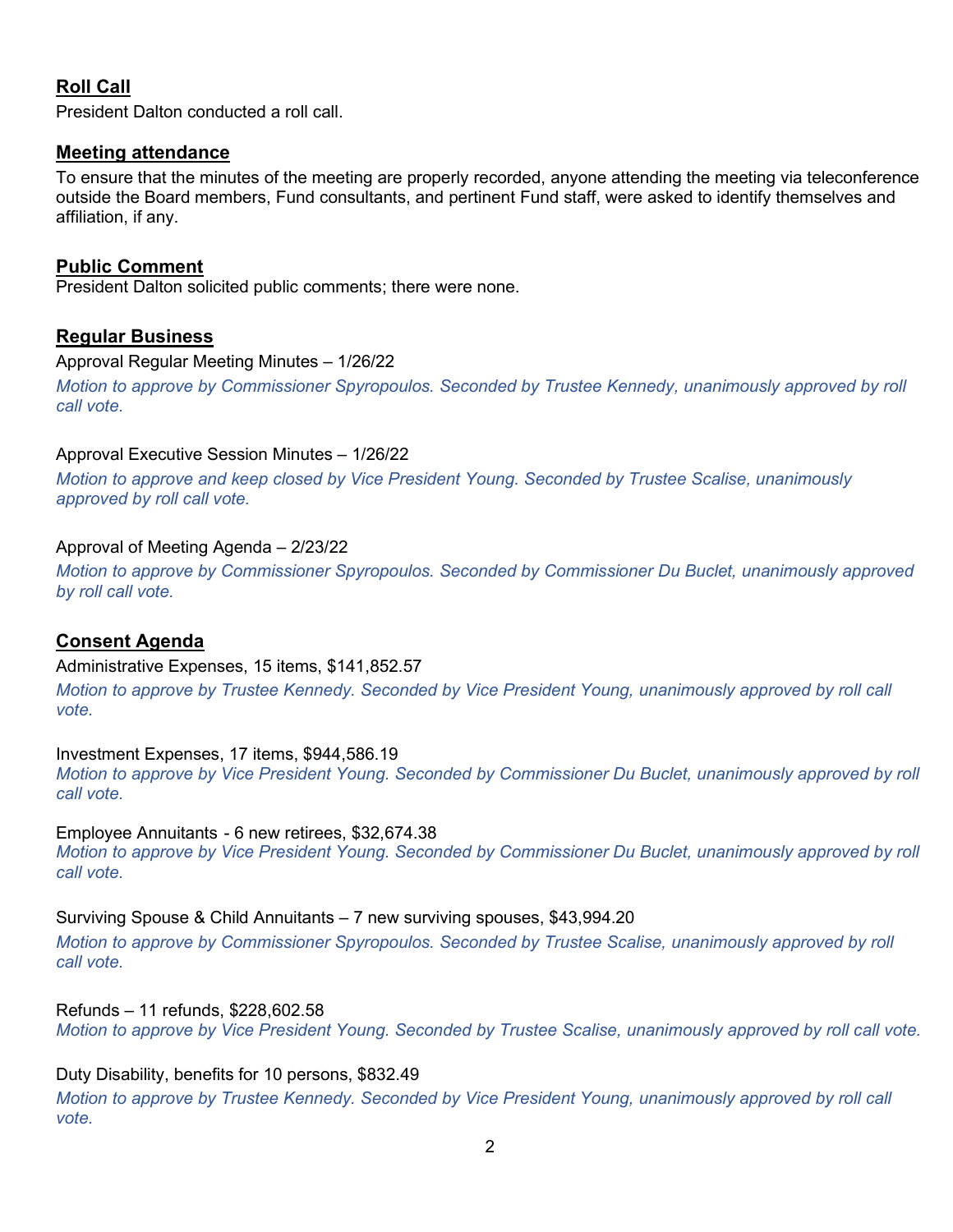# Consent Agenda, continued

Ordinary Disability, benefits for 7 persons, \$1,489.82

Motion to approve by Commissioner Spyropoulos. Seconded by Trustee Kennedy, unanimously approved by roll call vote.

## Administrative

## Cash Allocation

Mr. Mohler reported the following regarding necessary liquidity for upcoming disbursements.

For March 2022 disbursements of (\$17M), only (\$8.15M) of the previously approved (\$15.5M) will be needed to honor them. For April 2022 projected disbursements of (\$16.2M), Fund staff projects (\$14.5M) of invested assets will need to be liquidated to honor them. Fund staff recommends needed liquidity from the following sources:

| <b>Investment Manager</b> | <b>Investment Mandate</b> | (SM)    |
|---------------------------|---------------------------|---------|
| Ariel Investments         | SMID Cap Value            | \$14.5M |

Motion by Vice President Young to approve staff's recommendation for necessary liquidity. Seconded by Trustee Kennedy, unanimously approved by roll call vote.

# Staff Administrative Update

## Requirement to Report Fraud – 40 ILCS 5/1-135

Mr. Mohler reminded the Trustees of their responsibility to report any reasonable suspicion of a false statement or falsified record being submitted to the Fund and the Board's need to immediately notify the State's Attorney of the relevant jurisdiction.

Mr. Mohler also reported to the Board of two recent benefits fraud cases involving fraudulent direct deposit change forms received by fax – a third case was identified by staff before payment. All monies paid to fraudulent accounts have been recovered and additional internal controls have been instituted by the benefits team. Several other Funds have experienced similar fraud recently, with fraudulent direct deposit change forms being received from the same fax number. Tim Blair, the Director of SERS has filed a complaint with the Illinois State Police, providing information on all the Funds affected. Ms. Hrvojevic has filed an online complaint with the Illinois State's Attorney's Office. Fund's legal counsel at JBOH has been consulted. Mr. Mohler requested Board direction to send a formal letter to the State's Attorney's Office, and to work with counsel on next steps. Discussion ensued.

Motion was made by Commissioner Spyropoulos to direct staff to file a formal complaint letter with the Illinois State's Attorney's Office, and to work with Fund counsel on next steps. Seconded by Trustee Kennedy, unanimously approved by roll call vote.

## Pension Administration System – Presentation of Finalist

Ms. Murphy reported that Project Ascent is the name of the PAS project that encompasses some ancillary projects such as data management and cleansing. Provaliant has assisted with RFP development and evaluation of responses, and MBS is the vendor assisting with data management.

Ms. Wendy Sanchez, Mr. Bob Solheim and Mr. Jay Masci recapped at a high level the various stages of the procurement process over the last 18 months or so. Ms. Sanchez announced that the finalist for Board consideration is LRS (Levi, Ray and Shoup.) Mr. Mohler thanked the Provaliant team for the presentation.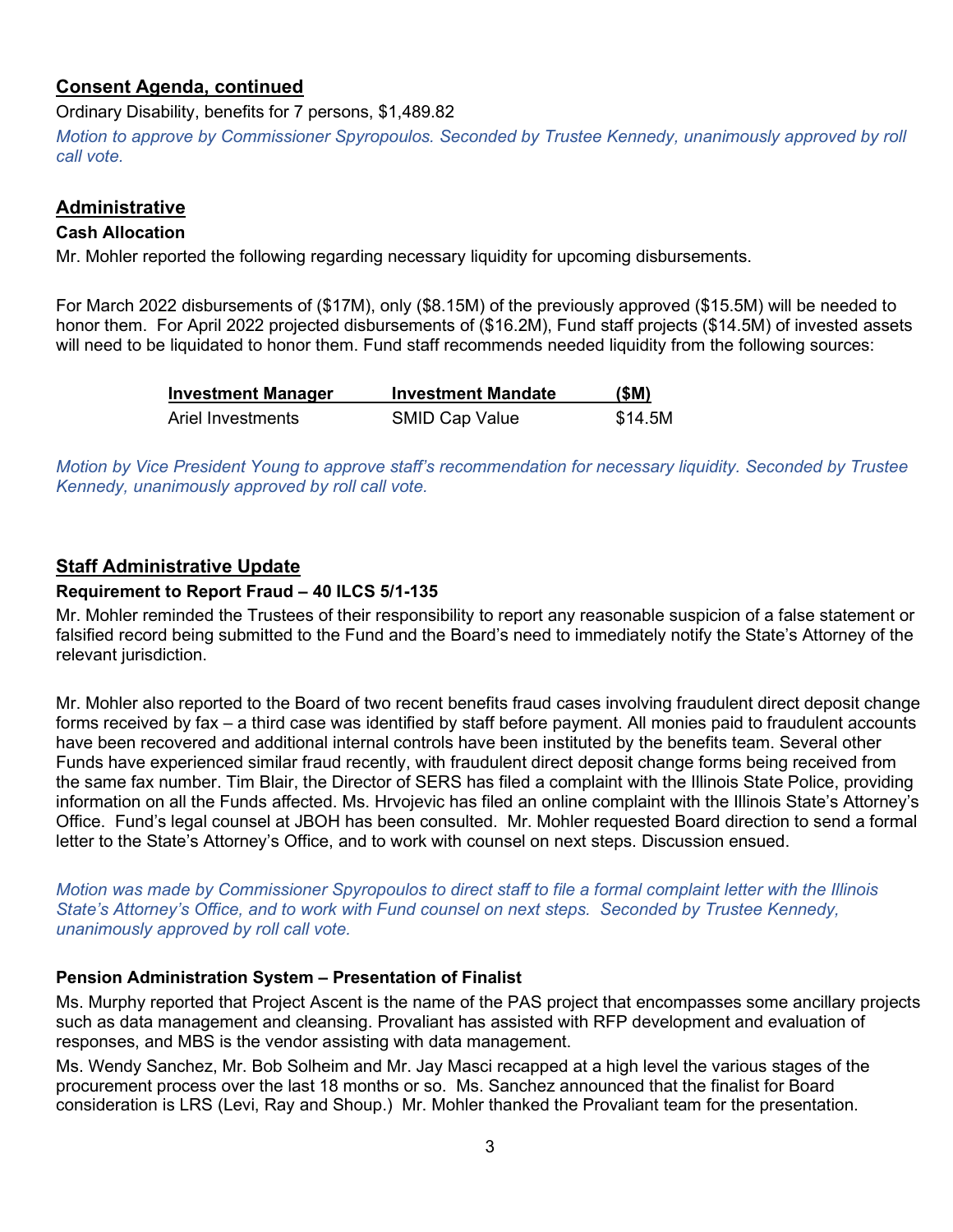# Staff Administrative Update, continued

## Pension Administration System – Presentation of Finalist, continued

Motion was made by Vice President Young to direct staff to send an intent-to-award letter to Levi, Ray and Shoup and to begin contract negotiations. Seconded by Trustee Scalise, unanimously approved by roll call vote.

Mr. Mohler thanked Vice President Young for participating in the process up to this point and anticipates he will continue to be helpful to staff over the next few years of PAS development.

#### Web-based Collaborative IT Platform Discovery

Mr. Mohler reviewed the history and timing of staff requests for a collaborative IT Platform, like SharePoint, and other cloud services. After initial inquiries, Ms. Murphy found that SharePoint has many more capabilities than just file storage; it would offer opportunities to move file storage from aging servers, provide greater functionality and improved automation and workflow. Mr. Bunimovich also commented. Mr. Mohler informed the Board that budgeted dollars exist for a SharePoint project, and those dollars will be used to engage MXOtech to assist with a discovery project to help define the requirements (file migration, architecture, SharePoint implementation) and develop the RFP. Discussion ensued.

#### Retirement Fund By-Laws Revisions

Mr. Mohler reviewed proposed revisions to the Retirement Fund By-Laws. Primary changes were to verbiage about the required quorum in a virtual environment, and to check signer requirements for physical checks over \$5,000.00, and (benefit checks) replacement payments. Revisions had been reviewed by Fund counsel prior. Discussion ensued.

Motion was made by Commissioner Du Buclet to approve the proposed revisions to the Retirement Fund By-Laws. Seconded by Vice President Young, unanimously approved by roll call vote.

## 2021 Audit / Actuary Reports Update

Ms. Kulkarni reported that the 2021 Financial Statement Audit is underway and expected to be completed in the usual timeframe of mid-to-late April. The annual Actuarial Valuation is also going smoothly and should be submitted to the Fund on time.

## Fund Staffing Update

Ms. Murphy reviewed the process of filling the open position of Office Services Assistant. Six candidates were interviewed, and after evaluation, a top candidate was chosen. Ms. Hrvojevic requested Board direction to make the appointment subject to pre-employment screening.

Motion was made by Commissioner Spyropoulos to approve staff recommendation. Seconded by Vice President Young, unanimously approved by roll call vote.

Mr. Mohler thanked the Trustees, and additionally thanked Ms. Murphy and Ms. Hrvojevic for their hard work during the hiring process.

#### Trustee Education Discussion / Opportunities\*

Mr. Gillespie reported on upcoming opportunities for Trustee education, including the NCPERS Trustee Education Seminar to be held in May in Washington D.C. Discussion ensued. No action taken.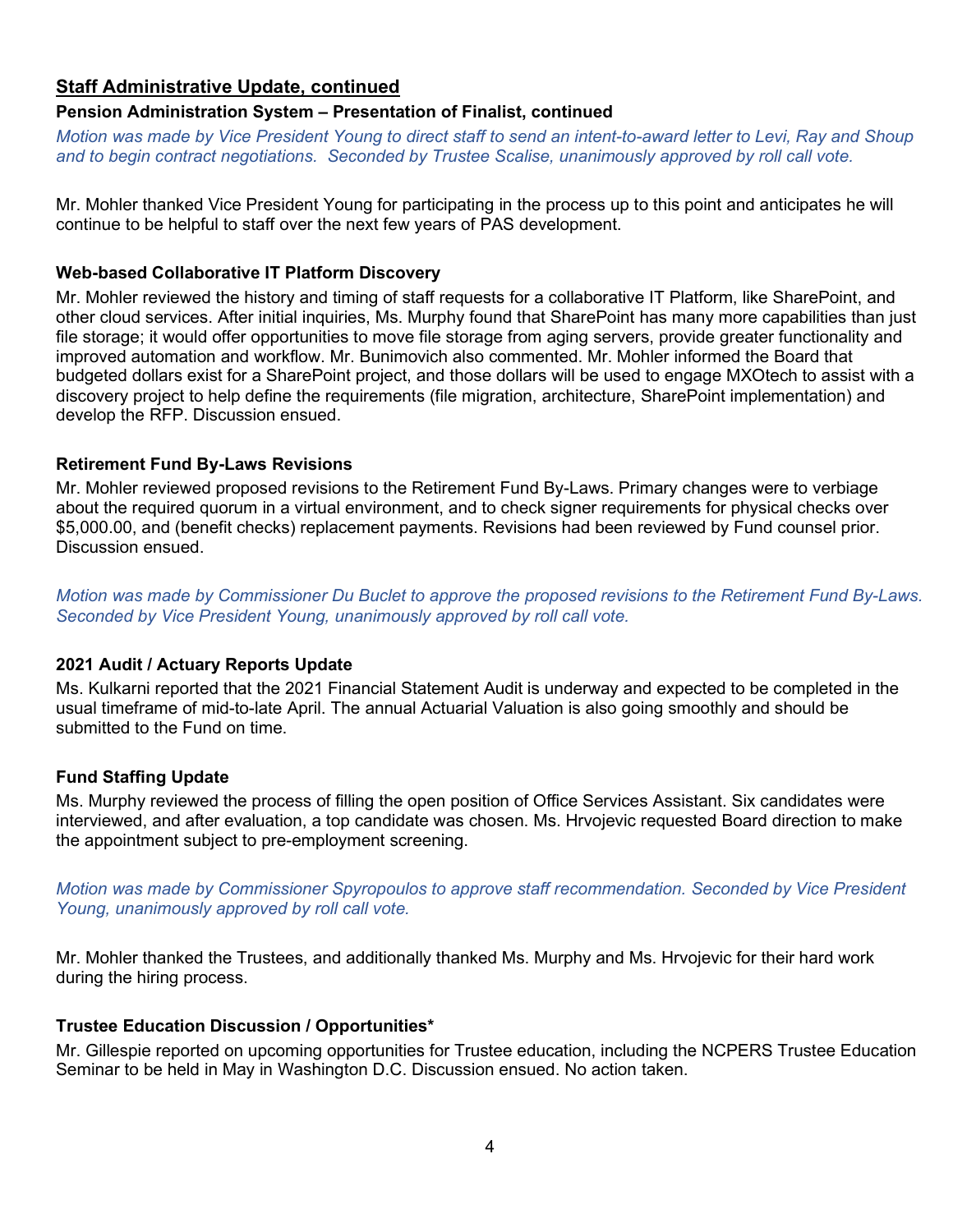## Legal & Legislative\*

## 102<sup>nd</sup> Session of the Illinois General Assembly Update - Tom Walsh Presentation

Mr. Tom Walsh, Legislative Liaison, reported on the ongoing session of the Illinois Legislature. Discussion ensued. President Dalton thanked Mr. Walsh for the update.

## Meeting Attendance (Reminder)

To ensure that the minutes of the meeting are properly recorded, anyone attending the meeting via teleconference outside the Board members and pertinent staff and consultants, please identify yourself and affiliation, if any.

## Staff Investment Update(s)

#### Comments on Investment Expenses

Mr. Gillespie and Mr. Mohler commented on the decline in investment expenses over the last three years. Considering the increase in net assets over the same time, the expense ratio has effectively been reduced by almost 23%. Mr. Mohler expressed appreciation for the efforts that Mr. Gillespie and Marquette, under direction of the Board, made towards this favorable result.

#### Current vs. Target Asset Allocation

Mr. Gillespie presented to the Retirement Board the Fund's current asset allocation compared to the target allocation.

#### Watchlist Update

Mr. Gillespie commented on the current Watchlist; as UBS Real Estate reports only quarterly, there is no new information to convey to the Board at this time.

## MWDBE Utilization Report – YE/2021

Mr. Gillespie reported on the 2021 utilization of minority (i.e. MWDBE) investment management firms and brokers.

## Special Employer Contribution March 2022

Mr. Obed reviewed the Marquette memorandum that outlines investment recommendations for the anticipated special contribution from the MWRD of \$30 million.

## Investment Consultant Report(s)

#### Market Environment

Mr. Obed reviewed the investment markets through January 31, 2022. Discussion ensued.

## Monthly Flash Report

Mr. Obed presented the January 2022 Performance Report, which presents the performance of the Fund's portfolio by asset class and by manager. Discussion ensued. No action taken.